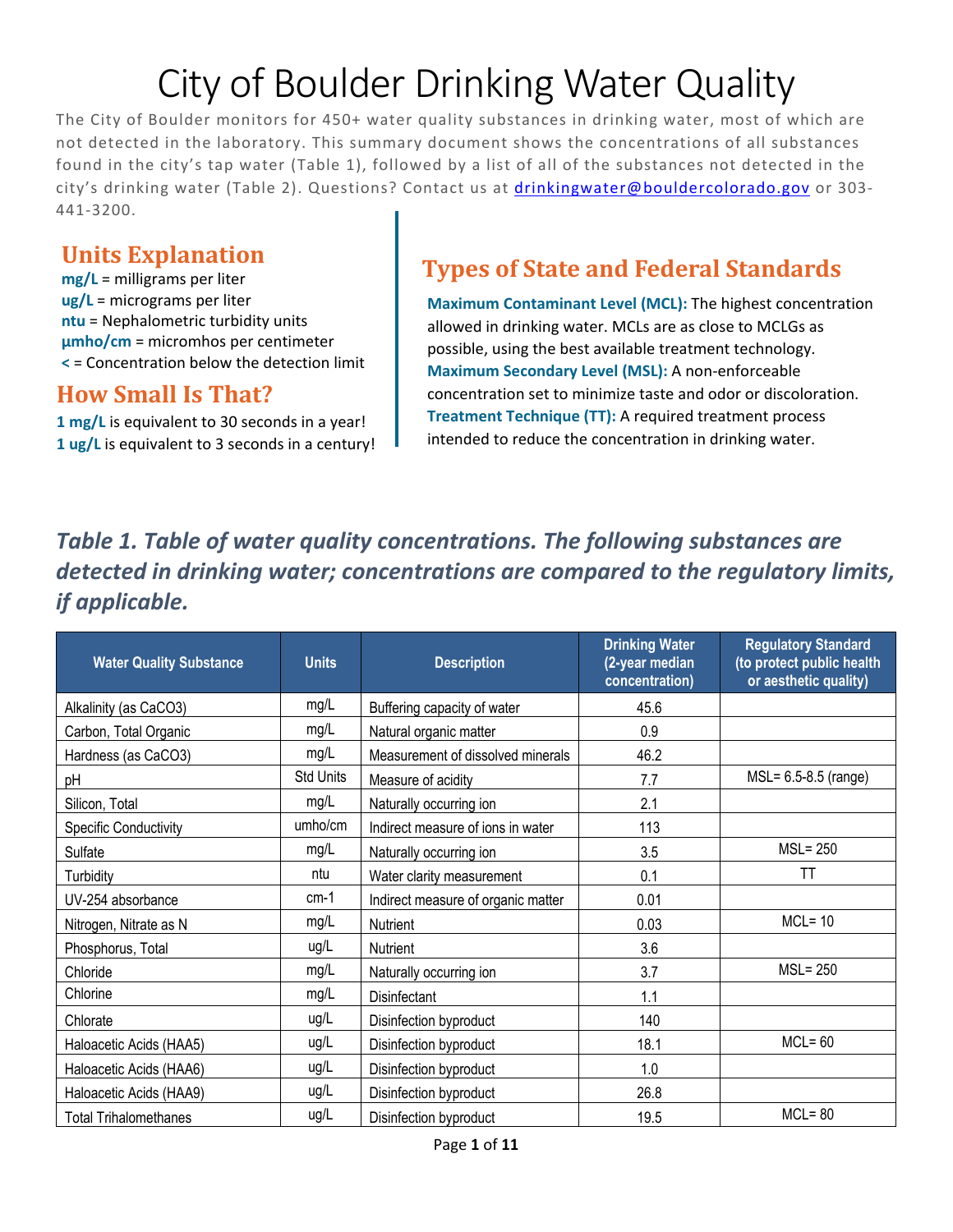| <b>Water Quality Substance</b> | <b>Units</b> | <b>Description</b>      | <b>Drinking Water</b><br>(2-year median<br>concentration) | <b>Regulatory Standard</b><br>(to protect public health<br>or aesthetic quality) |
|--------------------------------|--------------|-------------------------|-----------------------------------------------------------|----------------------------------------------------------------------------------|
| Aluminum, Total                | ug/L         | Naturally occurring ion | 18.0                                                      | $MSL = 50-200$                                                                   |
| Barium, Total                  | ug/L         | Naturally occurring ion | 8.4                                                       | MCL= 2000                                                                        |
| Boron, Total                   | ug/L         | Naturally occurring ion | 7.0                                                       |                                                                                  |
| Calcium, Total                 | mg/L         | Naturally occurring ion | 17.8                                                      |                                                                                  |
| Chromium, Hexavalent           | ug/L         | Naturally occurring ion | 0.3                                                       |                                                                                  |
| Copper, Total                  | ug/L         | Naturally occurring ion | 10.8                                                      | TT; Action level 1,300                                                           |
| Fluoride, Total                | mg/L         | Naturally occurring ion | 0.7                                                       | $MCL = 4$ ; $MSL = 2$                                                            |
| Iron, Total                    | ug/L         | Naturally occurring ion | 22.5                                                      | $MSL = 300$                                                                      |
| Magnesium, Total               | mg/L         | Naturally occurring ion | 0.7                                                       |                                                                                  |
| Manganese, Total               | ug/L         | Naturally occurring ion | 0.5                                                       | $MSL = 50$                                                                       |
| Molybdenum, Total              | ug/L         | Naturally occurring ion | 0.5                                                       |                                                                                  |
| Potassium, Total               | mg/L         | Naturally occurring ion | 0.4                                                       |                                                                                  |
| Sodium, Total                  | mg/L         | Naturally occurring ion | 4.3                                                       |                                                                                  |
| Strontium, Total               | ug/L         | Naturally occurring ion | 47.5                                                      |                                                                                  |
| Tin, Total                     | ug/L         | Naturally occurring ion | 0.03                                                      |                                                                                  |
| Vanadium, Total                | ug/L         | Naturally occurring ion | 0.3                                                       |                                                                                  |
| Zinc, Total                    | ug/L         | Naturally occurring ion | 2.5                                                       | $MSL = 5000$                                                                     |

## <span id="page-1-0"></span>*Table 2. The following 442 substances were monitored for in the city's drinking water, but two-year median values were below the detection limit.*

| <b>Water Quality Substance</b><br>(Non-Detects) | <b>Substance Type</b>          |
|-------------------------------------------------|--------------------------------|
| Anatoxin-a                                      | Algal Toxin                    |
| Cylindrospermopsin                              | <b>Algal Toxin</b>             |
| Microcystin                                     | Algal Toxin                    |
| Bromochloromethane                              | Disinfection Byproducts        |
| <b>Bromoethane</b>                              | <b>Disinfection Byproducts</b> |
| Chlorodibromomethane                            | Disinfection Byproducts        |
| Dibromoacetonitrile                             | <b>Disinfection Byproducts</b> |
| N-nitroso-diethylamine (NDEA)                   | Disinfection Byproducts        |
| N-nitroso-dimethylamine (NDMA)                  | Disinfection Byproducts        |
| N-nitroso-di-n-butylamine (NDBA)                | Disinfection Byproducts        |
| N-nitroso-di-n-propylamine (NDPA)               | <b>Disinfection Byproducts</b> |
| N-nitroso-methylethylamine (NMEA)               | Disinfection Byproducts        |
| N-nitroso-pyrrolidine (NPYR)                    | Disinfection Byproducts        |
| 17-alpha-Estradiol                              | Hormones                       |
| 17-alpha-Ethynyl estradiol                      | Hormones                       |
| 17-beta-estradiol                               | Hormones                       |
| 4-Androstene-3,17-dione                         | Hormones                       |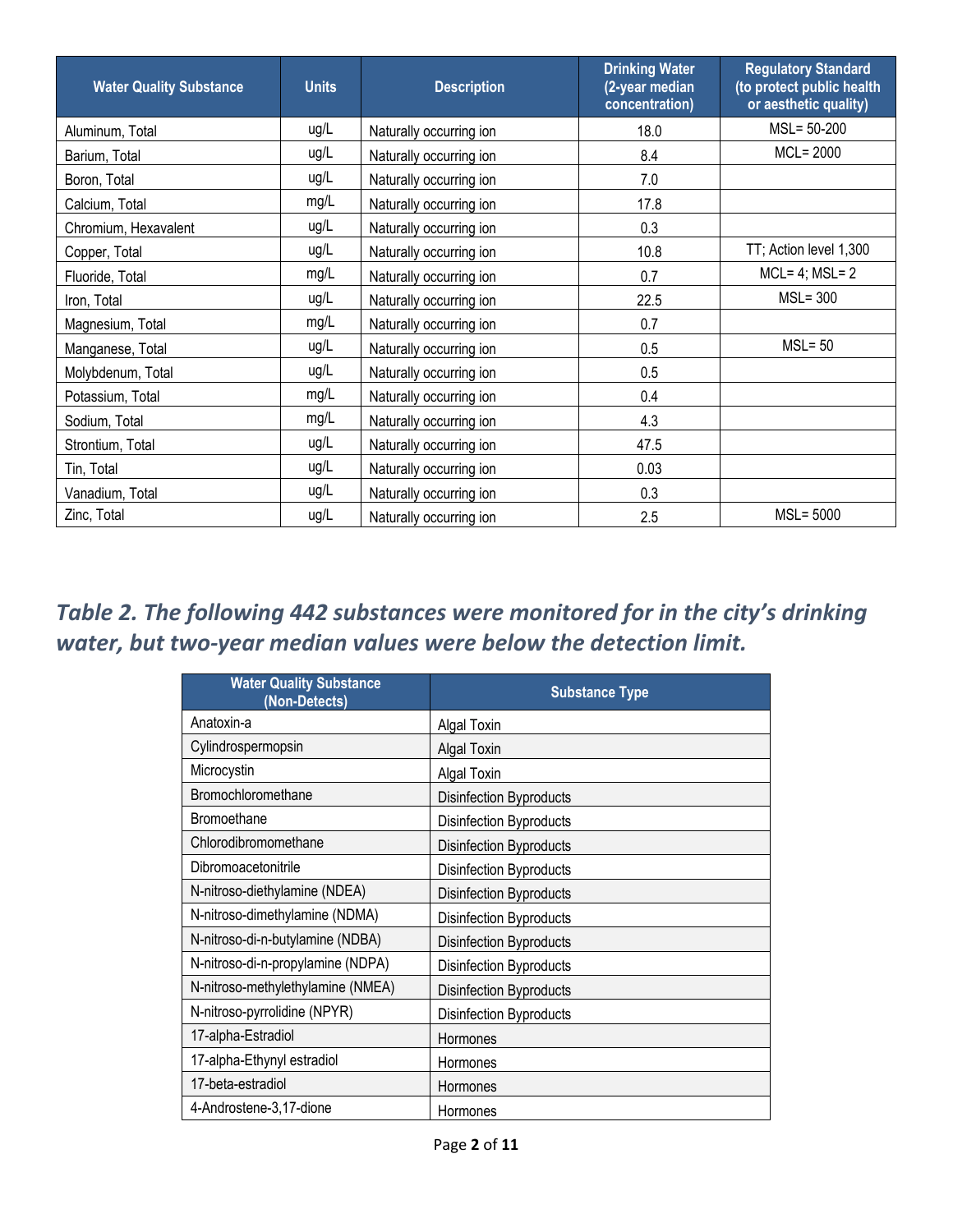| <b>Water Quality Substance</b><br>(Non-Detects) | <b>Substance Type</b>             |
|-------------------------------------------------|-----------------------------------|
| Diethylstilbestrol (DES)                        | Hormones                          |
| Equilin                                         | Hormones                          |
| Estradiol                                       | Hormones                          |
| Estriol                                         | Hormones                          |
| Estrone                                         | Hormones                          |
| Progesterone                                    | Hormones                          |
| Testosterone                                    | Hormones                          |
| Testosterone (cis)                              | Hormones                          |
| Testosterone (trans)                            | Hormones                          |
| Antimony, Total                                 | Metals                            |
| Arsenic, Total                                  | Metals                            |
| Beryllium, Total                                | Metals                            |
| Cadmium, Total                                  | Metals                            |
| Chromium, Total                                 | Metals                            |
| Cobalt, Total                                   | Metals                            |
| Germanium                                       | Metals                            |
| Lead, Total                                     | Metals                            |
| Mercury, Total                                  | Metals                            |
| Nickel, Total                                   | Metals                            |
| Selenium, Total                                 | Metals                            |
| Silver, Total                                   | Metals                            |
| Thallium, Total                                 | Metals                            |
| Nitrogen, Nitrite as N                          | <b>Nutrients</b>                  |
| Phosphorus, Ortho                               | <b>Nutrients</b>                  |
| Coliform, E coli                                |                                   |
| Coliform, Total                                 | Pathogen Indicators               |
| 1,1-Dichloropropene                             | Pathogen Indicators<br>Pesticides |
| $2,4-D$                                         | Pesticides                        |
| 2,4,5-TP (Silvex)                               | Pesticides                        |
| 2,4,5-Trichlorophenoxyacetic acid               | Pesticides                        |
| 2,4,6-Trichlorophenol                           | Pesticides                        |
| 2,4-Dichlorophenoxy butyric acid                | Pesticides                        |
| 3,5-Dichlorobenzoic acid                        | Pesticides                        |
| 3-Hydroxycarbofuran                             | Pesticides                        |
| 4-4'-DDD                                        | Pesticides                        |
| 4-4'-DDE                                        | Pesticides                        |
| 4-4'-DDT                                        | Pesticides                        |
| Acetamiprid                                     | Pesticides                        |
| Acetochlor                                      | Pesticides                        |
| Acetochlor ESA                                  | Pesticides                        |
| Acetochlor OA                                   | Pesticides                        |
| Acifluorfen                                     | Pesticides                        |
| Alachlor                                        | Pesticides                        |
| Alachlor ESA                                    | Pesticides                        |
| Alachlor OA                                     | Pesticides                        |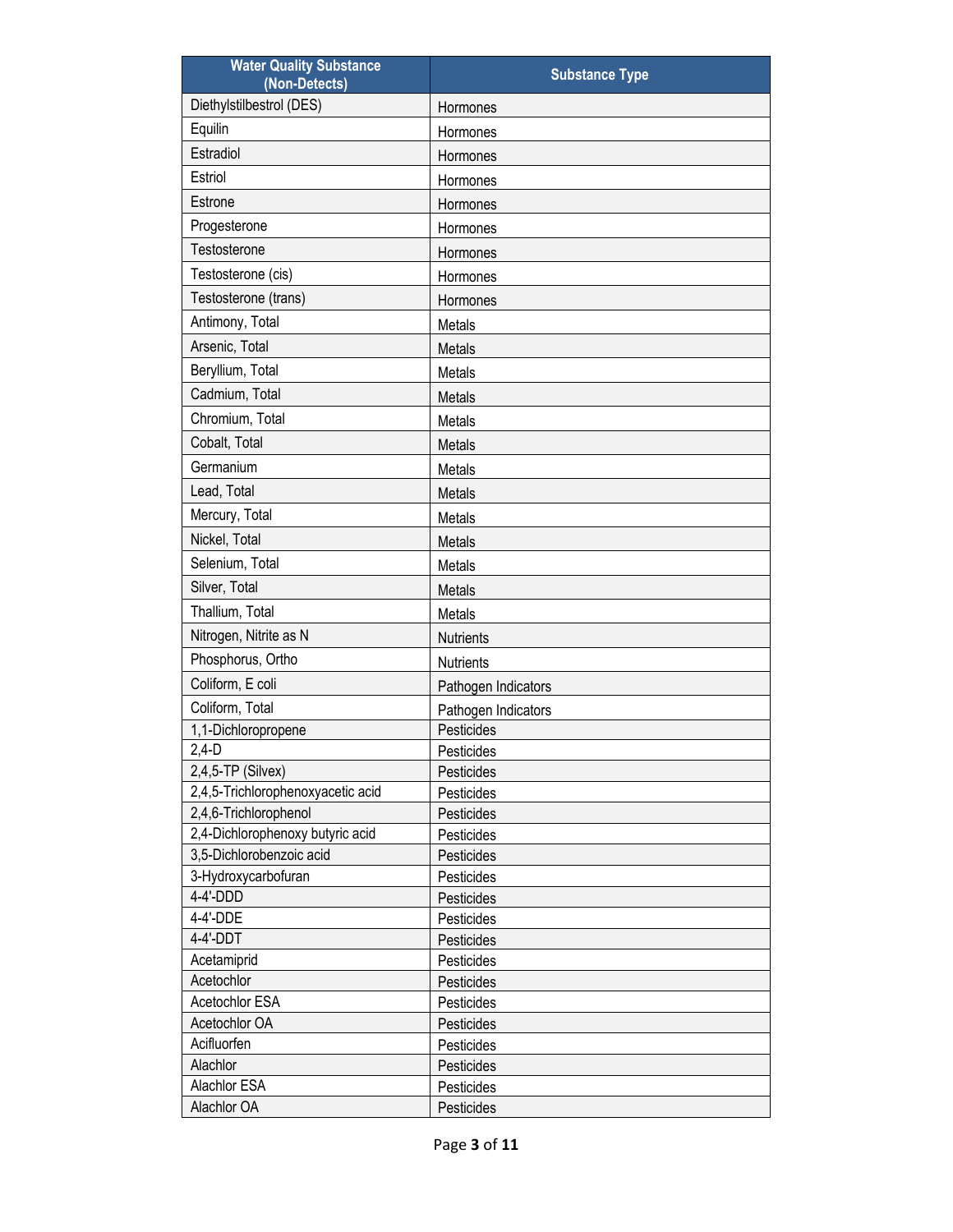| <b>Water Quality Substance</b><br>(Non-Detects) | <b>Substance Type</b> |
|-------------------------------------------------|-----------------------|
| Aldicarb                                        | Pesticides            |
| Aldicarb sulfone                                | Pesticides            |
| Aldicarb sulfoxide                              | Pesticides            |
| Aldrin                                          | Pesticides            |
| Alpha BHC                                       | Pesticides            |
| Alpha-Chlordane                                 | Pesticides            |
| Alpha-HCH                                       | Pesticides            |
| Ametryn                                         | Pesticides            |
| Atrazine                                        | Pesticides            |
| Azoxystrobin                                    | Pesticides            |
| Baygon                                          | Pesticides            |
| Benalaxyl                                       | Pesticides            |
| Bendiocarb                                      | Pesticides            |
| Bentazon                                        | Pesticides            |
| Beta-BHC                                        | Pesticides            |
| <b>Bromacil</b>                                 | Pesticides            |
| Bromomethane                                    | Pesticides            |
| Bromoxynil                                      | Pesticides            |
| Bromuconazole                                   | Pesticides            |
| Buprofezin                                      | Pesticides            |
| <b>Butachlor</b>                                | Pesticides            |
| <b>Butylate</b>                                 | Pesticides            |
| Captan                                          | Pesticides            |
| Carbaryl                                        | Pesticides            |
| Carbendazim                                     | Pesticides            |
| Carbofuran                                      | Pesticides            |
| Chlordane                                       | Pesticides            |
| Chlordane (gamma)                               | Pesticides            |
| Chlorfenvinphos                                 | Pesticides            |
| Chlorobenzilate                                 | Pesticides            |
| Chloroneb                                       | Pesticides            |
| Chlorothalonil                                  | Pesticides            |
| Chlorotoluron                                   | Pesticides            |
| Chlorpyrifos                                    | Pesticides            |
| Chlorpyrifos methyl                             | Pesticides            |
| Chlorpyrifos-ethyl                              | Pesticides            |
| Cyanazine                                       | Pesticides            |
| Cyproconazole                                   | Pesticides            |
| Cyromazine                                      | Pesticides            |
| Dalapon                                         | Pesticides            |
| DCPA Mono & Diacid Degradate                    | Pesticides            |
| Deethylatrazine                                 | Pesticides            |
| Deethylterbuthylazine                           | Pesticides            |
| Deisopropylatrazine                             | Pesticides            |
| Delta-BHC                                       | Pesticides            |
| Diazinon                                        | Pesticides            |
| Dibromochloropropane                            | Pesticides            |
| Dicamba                                         | Pesticides            |
| Dichlorprop                                     | Pesticides            |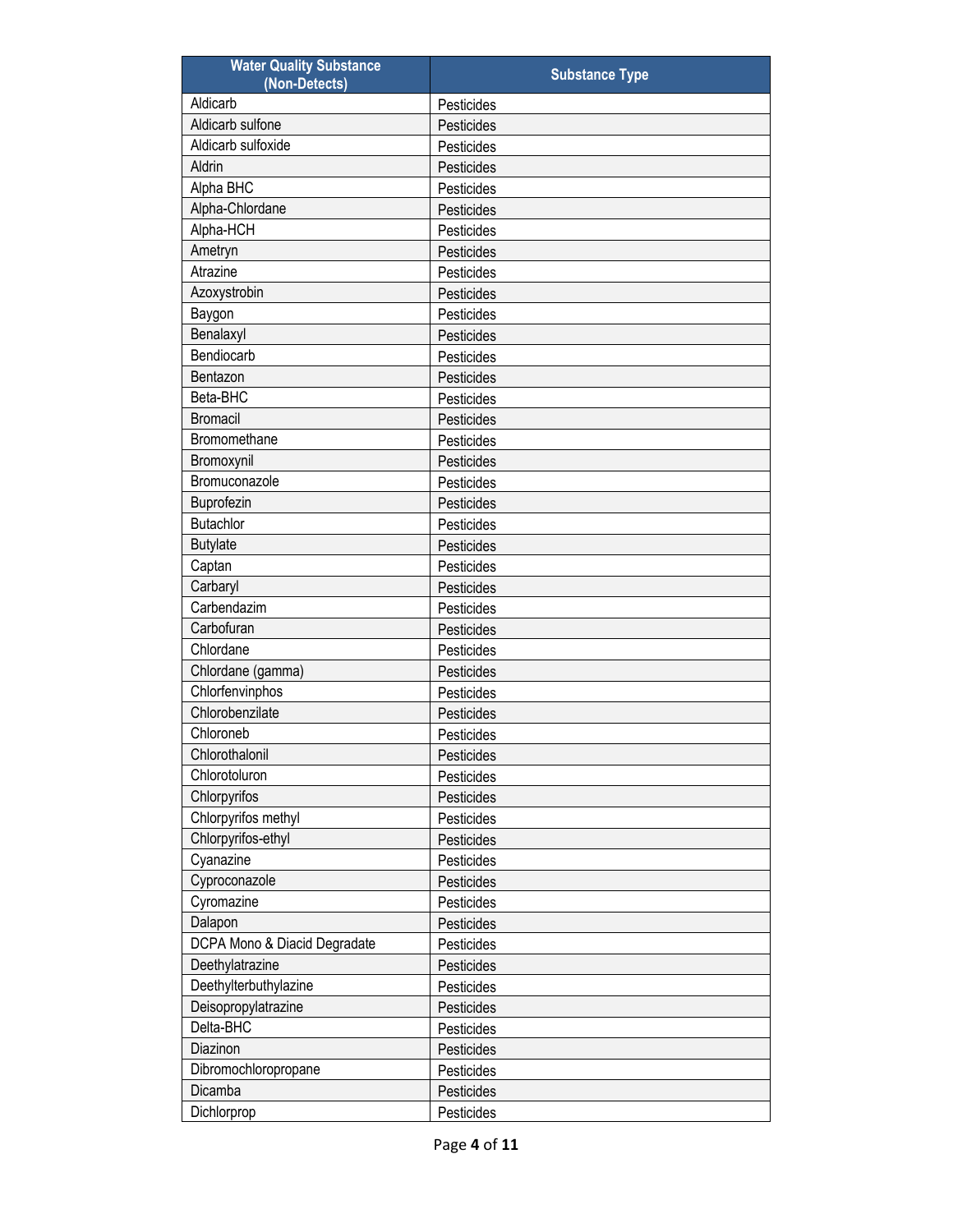| <b>Water Quality Substance</b><br>(Non-Detects) | <b>Substance Type</b> |
|-------------------------------------------------|-----------------------|
| Dichlorvos                                      | Pesticides            |
| Dieldrin                                        | Pesticides            |
| Difenconazole                                   | Pesticides            |
| Difenoxuron                                     | Pesticides            |
| Diflubenzuron                                   | Pesticides            |
| Dimethachlor                                    | Pesticides            |
| Dimethenamide                                   | Pesticides            |
| Dimethipin                                      | Pesticides            |
| Dimethoate                                      | Pesticides            |
| Dimethomorph                                    | Pesticides            |
| Di-n-octylphthalate                             | Pesticides            |
| Dinoseb                                         | Pesticides            |
| Dioxin                                          | Pesticides            |
| Diquat                                          | Pesticides            |
| Diuron                                          | Pesticides            |
| Endosulfan I (alpha)                            |                       |
|                                                 | Pesticides            |
| Endosulfan II (beta)                            | Pesticides            |
| Endosulfan sulfate                              | Pesticides            |
| Endothall                                       | Pesticides            |
| Endrin                                          | Pesticides            |
| Endrin aldehyde                                 | Pesticides            |
| <b>EPTC</b>                                     | Pesticides            |
| Ethiofencarb                                    | Pesticides            |
| Ethoprop                                        | Pesticides            |
| Fenamiphos                                      | Pesticides            |
| Fenuron                                         | Pesticides            |
| Fipronil                                        | Pesticides            |
| Flufenacet                                      | Pesticides            |
| Flufenoxuron                                    | Pesticides            |
| Fluometuron                                     | Pesticides            |
| Fluoroxypyr                                     | Pesticides            |
| Fluroxypyr                                      | Pesticides            |
| Flutolanil                                      | Pesticides            |
| Fluridone                                       | Pesticides            |
| Glyphosate (Roundup)                            | Pesticides            |
| Heptachlor                                      | Pesticides            |
| Heptachlor epoxide                              | Pesticides            |
| Heptachlor epoxide (isomer B)                   | Pesticides            |
| Hexachlorobenzene                               | Pesticides            |
| Hexachlorocyclopentadiene                       | Pesticides            |
| Hexaflumuron                                    | Pesticides            |
| Hexazinone                                      | Pesticides            |
| Hydroxyatrazine                                 | Pesticides            |
| Imazalil                                        | Pesticides            |
| Imazamox                                        | Pesticides            |
| Imazapyr                                        | Pesticides            |
| Imazaquin                                       | Pesticides            |
| Imidacloprid                                    | Pesticides            |
| Iprodione                                       | Pesticides            |
|                                                 |                       |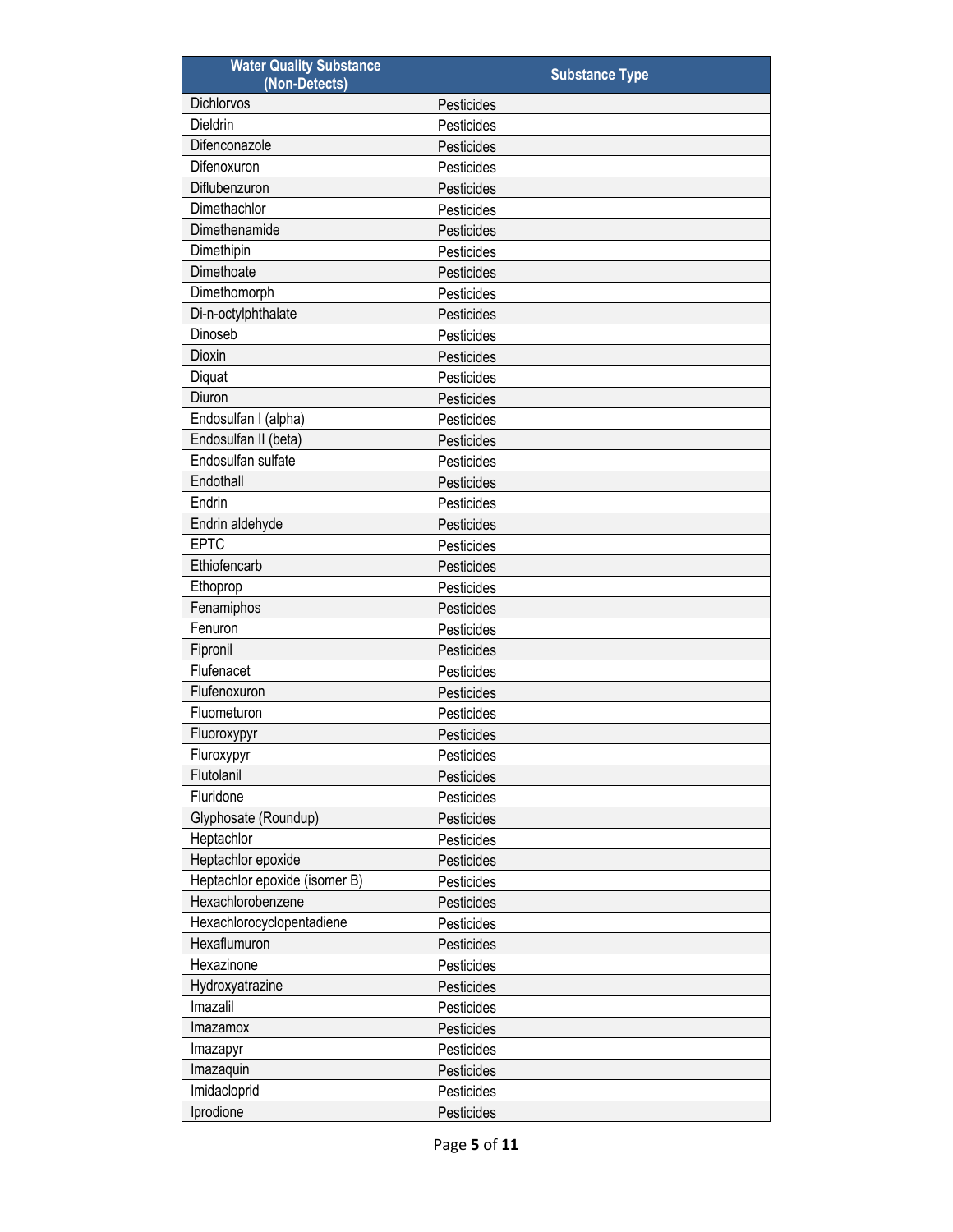| <b>Water Quality Substance</b><br>(Non-Detects) | <b>Substance Type</b> |
|-------------------------------------------------|-----------------------|
| Irgarol                                         | Pesticides            |
| Irgarol metabolite                              | Pesticides            |
| Isofenphos                                      | Pesticides            |
| Isoproturon                                     | Pesticides            |
| Isoxaben                                        | Pesticides            |
| Isoxaflutole                                    | Pesticides            |
| Lenacil                                         | Pesticides            |
| Lindane                                         | Pesticides            |
| Linuron                                         | Pesticides            |
| Malaoxon                                        | Pesticides            |
| Malathion                                       | Pesticides            |
| Metalaxyl                                       | Pesticides            |
| Metamitron                                      | Pesticides            |
| Methidathion                                    | Pesticides            |
| Methiocarb                                      | Pesticides            |
| Methiocarb sulfone                              | Pesticides            |
| Methomyl                                        | Pesticides            |
| Methoxychlor                                    | Pesticides            |
| Metolachlor                                     | Pesticides            |
| Metolachlor ESA                                 | Pesticides            |
| Metolachlor OA                                  | Pesticides            |
| Metolcarb                                       | Pesticides            |
| Metribuzin                                      | Pesticides            |
| Molinate                                        | Pesticides            |
| Monuron                                         | Pesticides            |
| Nicosulfuron                                    | Pesticides            |
| o-Dichlorobenzene                               | Pesticides            |
| O-Toluidine                                     | Pesticides            |
| Oxamyl                                          | Pesticides            |
| Oxyfluorfen                                     | Pesticides            |
| para-Dichlorobenzene                            | Pesticides            |
| Paraquat                                        | Pesticides            |
| Parathion                                       | Pesticides            |
| Parathion ethyl                                 | Pesticides            |
| Parathion methyl                                | Pesticides            |
| Pendimethalin                                   | Pesticides            |
| Penoxsulam                                      | Pesticides            |
| Pentachlorophenol                               | Pesticides            |
| Permethrin                                      | Pesticides            |
| Phenylphenol                                    | Pesticides            |
| Phosmet                                         | Pesticides            |
| Picloram                                        | Pesticides            |
| Prochloraz                                      | Pesticides            |
| Profenofos                                      | Pesticides            |
| Promecarb                                       | Pesticides            |
| Prometon                                        | Pesticides            |
| Prometryn                                       | Pesticides            |
| Propachlor                                      | Pesticides            |
| Propanil                                        | Pesticides            |
|                                                 |                       |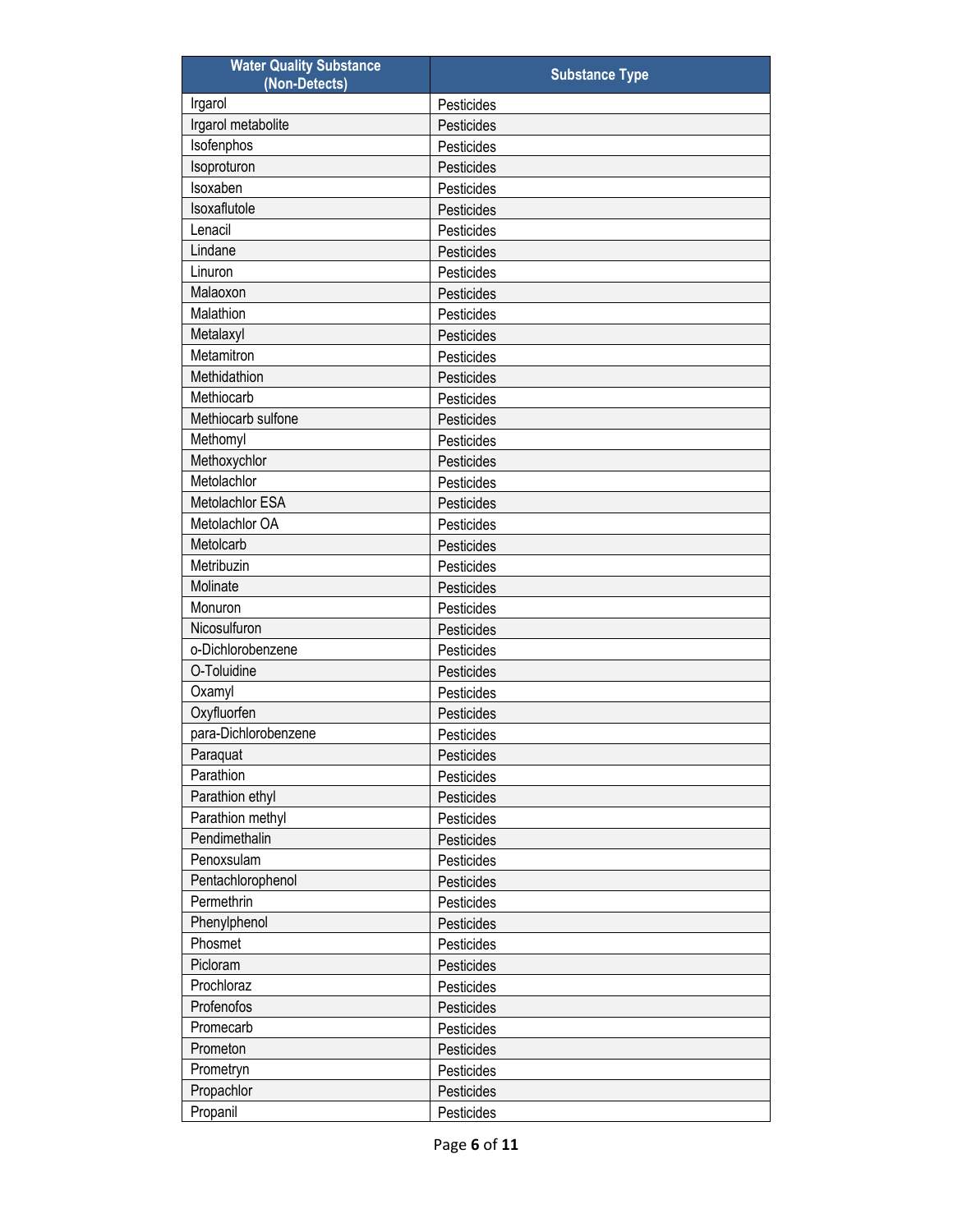| <b>Water Quality Substance</b><br>(Non-Detects) | <b>Substance Type</b>                         |
|-------------------------------------------------|-----------------------------------------------|
| Propanolol                                      | Pesticides                                    |
| Propazine                                       | Pesticides                                    |
| Propiconazole                                   | Pesticides                                    |
| Propoxur                                        | Pesticides                                    |
| Prosulfocarb                                    | Pesticides                                    |
| Prosulfuron                                     | Pesticides                                    |
| Simazine                                        | Pesticides                                    |
| Spinosad A                                      | Pesticides                                    |
| Spinosad D                                      | Pesticides                                    |
| Spiroxamine                                     | Pesticides                                    |
| Tebuconazole                                    | Pesticides                                    |
| Terbacil                                        | Pesticides                                    |
| Terbufos sulfone                                | Pesticides                                    |
| Terbuthylazine                                  | Pesticides                                    |
| Terbutryn                                       | Pesticides                                    |
| Thiabendazole                                   | Pesticides                                    |
| Thiacloprid                                     | Pesticides                                    |
| Thiobencarb (ELAP)                              | Pesticides                                    |
| Thiocyclam                                      | Pesticides                                    |
| Topramezone                                     | Pesticides                                    |
| Toxaphene                                       | Pesticides                                    |
| <b>Tribufos</b>                                 | Pesticides                                    |
| Triclopyr                                       | Pesticides                                    |
| Triflumizole                                    | Pesticides                                    |
| Trifluralin                                     | Pesticides                                    |
| 1,7-Dimethylxanthine                            | <b>Pharmaceuticals and Household Products</b> |
| 4-Nitrophenol                                   | <b>Pharmaceuticals and Household Products</b> |
| Acenaphthene                                    | <b>Pharmaceuticals and Household Products</b> |
| Acetaminophen                                   | <b>Pharmaceuticals and Household Products</b> |
| Albuterol                                       | <b>Pharmaceuticals and Household Products</b> |
| Ampicillin                                      | Pharmaceuticals and Household Products        |
| Atenolol                                        | Pharmaceuticals and Household Products        |
| Azithromycin                                    | Pharmaceuticals and Household Products        |
| BAM (septic additive)                           | <b>Pharmaceuticals and Household Products</b> |
| Bupropion                                       | <b>Pharmaceuticals and Household Products</b> |
| Bupropion metabolite                            | <b>Pharmaceuticals and Household Products</b> |
| <b>Butilbatal</b>                               | <b>Pharmaceuticals and Household Products</b> |
| Caffeine                                        | <b>Pharmaceuticals and Household Products</b> |
| Carbamazapine                                   | Pharmaceuticals and Household Products        |
| Carbamazepine                                   | <b>Pharmaceuticals and Household Products</b> |
| Carbamazepine metabolite                        | <b>Pharmaceuticals and Household Products</b> |
| Cefotaxime                                      | <b>Pharmaceuticals and Household Products</b> |
| Cimetidine                                      | Pharmaceuticals and Household Products        |
| Ciprofloxacin                                   | <b>Pharmaceuticals and Household Products</b> |
| Clarithromycin                                  | <b>Pharmaceuticals and Household Products</b> |
| Cloxacillin                                     | <b>Pharmaceuticals and Household Products</b> |
| Codeine                                         | <b>Pharmaceuticals and Household Products</b> |
| Cotinine                                        | Pharmaceuticals and Household Products        |
| <b>DEET</b>                                     | <b>Pharmaceuticals and Household Products</b> |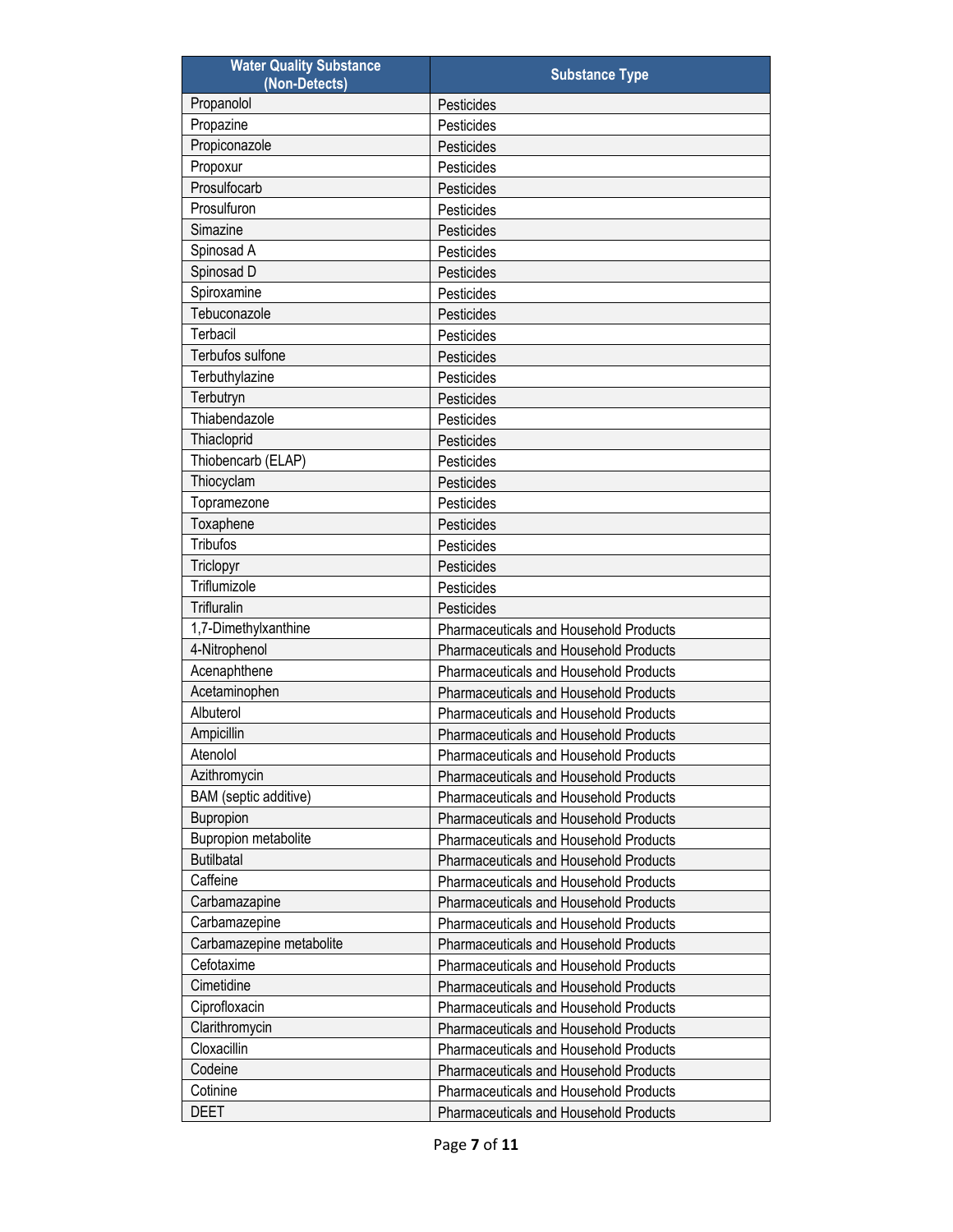| Dehydronifedipine<br><b>Pharmaceuticals and Household Products</b><br>Dextromethorphan<br><b>Pharmaceuticals and Household Products</b><br>Dextrorphan<br>Pharmaceuticals and Household Products<br>Diazepam<br>Pharmaceuticals and Household Products<br>Diclofenac<br><b>Pharmaceuticals and Household Products</b><br>Digoxigenin<br><b>Pharmaceuticals and Household Products</b><br>Digoxin<br><b>Pharmaceuticals and Household Products</b><br>Diltiazem<br><b>Pharmaceuticals and Household Products</b><br>Diphenhydramine<br><b>Pharmaceuticals and Household Products</b><br>Enrofloxacin<br><b>Pharmaceuticals and Household Products</b><br>Erythromycin<br><b>Pharmaceuticals and Household Products</b><br>Erythromycin Anhydrate<br>Pharmaceuticals and Household Products<br>Fentanyl<br><b>Pharmaceuticals and Household Products</b><br>Flumequine<br><b>Pharmaceuticals and Household Products</b><br>Fluoxetine<br><b>Pharmaceuticals and Household Products</b><br>Gabapentin<br><b>Pharmaceuticals and Household Products</b><br>Gemfibrozil<br><b>Pharmaceuticals and Household Products</b><br>Hydrocodone<br><b>Pharmaceuticals and Household Products</b><br>Ibuprofen<br><b>Pharmaceuticals and Household Products</b><br>lopromide<br><b>Pharmaceuticals and Household Products</b><br>Lamotrigine<br><b>Pharmaceuticals and Household Products</b><br>Lamotrigine metabolite<br><b>Pharmaceuticals and Household Products</b><br>Lincomycin<br><b>Pharmaceuticals and Household Products</b><br>Lomefloxacin<br><b>Pharmaceuticals and Household Products</b><br>Lufenuron<br><b>Pharmaceuticals and Household Products</b><br>Mebendazole<br><b>Pharmaceuticals and Household Products</b><br>Metformin<br><b>Pharmaceuticals and Household Products</b><br>Metoprolol<br><b>Pharmaceuticals and Household Products</b><br>Metroprolol<br><b>Pharmaceuticals and Household Products</b><br>Miconazole<br><b>Pharmaceuticals and Household Products</b><br>Naproxen<br>Pharmaceuticals and Household Products<br>Norfloxacin<br>Pharmaceuticals and Household Products<br>Norvenlafaxine Metabolite<br><b>Pharmaceuticals and Household Products</b><br>Ofloxacin<br>Pharmaceuticals and Household Products<br>Oxacillin<br>Pharmaceuticals and Household Products<br>Oxolinic Acid<br>Pharmaceuticals and Household Products<br>Oxycodone<br><b>Pharmaceuticals and Household Products</b><br>Ranitidine<br><b>Pharmaceuticals and Household Products</b><br>Roxithromycin<br>Pharmaceuticals and Household Products<br>Sarafloxacin<br>Pharmaceuticals and Household Products<br>Sucralose<br><b>Pharmaceuticals and Household Products</b><br>Sulfachloropyridazine<br>Pharmaceuticals and Household Products<br>Sulfadiazine<br>Pharmaceuticals and Household Products<br>Sulfadimethoxine<br>Pharmaceuticals and Household Products<br>Sulfamerazine<br><b>Pharmaceuticals and Household Products</b><br>Sulfamethazine<br><b>Pharmaceuticals and Household Products</b><br>Sulfamethizole<br>Pharmaceuticals and Household Products<br>Sulfamethoxazole<br>Pharmaceuticals and Household Products | <b>Water Quality Substance</b><br>(Non-Detects) | <b>Substance Type</b>                  |
|--------------------------------------------------------------------------------------------------------------------------------------------------------------------------------------------------------------------------------------------------------------------------------------------------------------------------------------------------------------------------------------------------------------------------------------------------------------------------------------------------------------------------------------------------------------------------------------------------------------------------------------------------------------------------------------------------------------------------------------------------------------------------------------------------------------------------------------------------------------------------------------------------------------------------------------------------------------------------------------------------------------------------------------------------------------------------------------------------------------------------------------------------------------------------------------------------------------------------------------------------------------------------------------------------------------------------------------------------------------------------------------------------------------------------------------------------------------------------------------------------------------------------------------------------------------------------------------------------------------------------------------------------------------------------------------------------------------------------------------------------------------------------------------------------------------------------------------------------------------------------------------------------------------------------------------------------------------------------------------------------------------------------------------------------------------------------------------------------------------------------------------------------------------------------------------------------------------------------------------------------------------------------------------------------------------------------------------------------------------------------------------------------------------------------------------------------------------------------------------------------------------------------------------------------------------------------------------------------------------------------------------------------------------------------------------------------------------------------------------------------------------------------------------------------------------------------------------------------------------------------------------------------------------------------------------------------------------------------------------------------------------------------------------------------------------------------------------------------------------------------------------|-------------------------------------------------|----------------------------------------|
|                                                                                                                                                                                                                                                                                                                                                                                                                                                                                                                                                                                                                                                                                                                                                                                                                                                                                                                                                                                                                                                                                                                                                                                                                                                                                                                                                                                                                                                                                                                                                                                                                                                                                                                                                                                                                                                                                                                                                                                                                                                                                                                                                                                                                                                                                                                                                                                                                                                                                                                                                                                                                                                                                                                                                                                                                                                                                                                                                                                                                                                                                                                                      |                                                 |                                        |
|                                                                                                                                                                                                                                                                                                                                                                                                                                                                                                                                                                                                                                                                                                                                                                                                                                                                                                                                                                                                                                                                                                                                                                                                                                                                                                                                                                                                                                                                                                                                                                                                                                                                                                                                                                                                                                                                                                                                                                                                                                                                                                                                                                                                                                                                                                                                                                                                                                                                                                                                                                                                                                                                                                                                                                                                                                                                                                                                                                                                                                                                                                                                      |                                                 |                                        |
|                                                                                                                                                                                                                                                                                                                                                                                                                                                                                                                                                                                                                                                                                                                                                                                                                                                                                                                                                                                                                                                                                                                                                                                                                                                                                                                                                                                                                                                                                                                                                                                                                                                                                                                                                                                                                                                                                                                                                                                                                                                                                                                                                                                                                                                                                                                                                                                                                                                                                                                                                                                                                                                                                                                                                                                                                                                                                                                                                                                                                                                                                                                                      |                                                 |                                        |
|                                                                                                                                                                                                                                                                                                                                                                                                                                                                                                                                                                                                                                                                                                                                                                                                                                                                                                                                                                                                                                                                                                                                                                                                                                                                                                                                                                                                                                                                                                                                                                                                                                                                                                                                                                                                                                                                                                                                                                                                                                                                                                                                                                                                                                                                                                                                                                                                                                                                                                                                                                                                                                                                                                                                                                                                                                                                                                                                                                                                                                                                                                                                      |                                                 |                                        |
|                                                                                                                                                                                                                                                                                                                                                                                                                                                                                                                                                                                                                                                                                                                                                                                                                                                                                                                                                                                                                                                                                                                                                                                                                                                                                                                                                                                                                                                                                                                                                                                                                                                                                                                                                                                                                                                                                                                                                                                                                                                                                                                                                                                                                                                                                                                                                                                                                                                                                                                                                                                                                                                                                                                                                                                                                                                                                                                                                                                                                                                                                                                                      |                                                 |                                        |
|                                                                                                                                                                                                                                                                                                                                                                                                                                                                                                                                                                                                                                                                                                                                                                                                                                                                                                                                                                                                                                                                                                                                                                                                                                                                                                                                                                                                                                                                                                                                                                                                                                                                                                                                                                                                                                                                                                                                                                                                                                                                                                                                                                                                                                                                                                                                                                                                                                                                                                                                                                                                                                                                                                                                                                                                                                                                                                                                                                                                                                                                                                                                      |                                                 |                                        |
|                                                                                                                                                                                                                                                                                                                                                                                                                                                                                                                                                                                                                                                                                                                                                                                                                                                                                                                                                                                                                                                                                                                                                                                                                                                                                                                                                                                                                                                                                                                                                                                                                                                                                                                                                                                                                                                                                                                                                                                                                                                                                                                                                                                                                                                                                                                                                                                                                                                                                                                                                                                                                                                                                                                                                                                                                                                                                                                                                                                                                                                                                                                                      |                                                 |                                        |
|                                                                                                                                                                                                                                                                                                                                                                                                                                                                                                                                                                                                                                                                                                                                                                                                                                                                                                                                                                                                                                                                                                                                                                                                                                                                                                                                                                                                                                                                                                                                                                                                                                                                                                                                                                                                                                                                                                                                                                                                                                                                                                                                                                                                                                                                                                                                                                                                                                                                                                                                                                                                                                                                                                                                                                                                                                                                                                                                                                                                                                                                                                                                      |                                                 |                                        |
|                                                                                                                                                                                                                                                                                                                                                                                                                                                                                                                                                                                                                                                                                                                                                                                                                                                                                                                                                                                                                                                                                                                                                                                                                                                                                                                                                                                                                                                                                                                                                                                                                                                                                                                                                                                                                                                                                                                                                                                                                                                                                                                                                                                                                                                                                                                                                                                                                                                                                                                                                                                                                                                                                                                                                                                                                                                                                                                                                                                                                                                                                                                                      |                                                 |                                        |
|                                                                                                                                                                                                                                                                                                                                                                                                                                                                                                                                                                                                                                                                                                                                                                                                                                                                                                                                                                                                                                                                                                                                                                                                                                                                                                                                                                                                                                                                                                                                                                                                                                                                                                                                                                                                                                                                                                                                                                                                                                                                                                                                                                                                                                                                                                                                                                                                                                                                                                                                                                                                                                                                                                                                                                                                                                                                                                                                                                                                                                                                                                                                      |                                                 |                                        |
|                                                                                                                                                                                                                                                                                                                                                                                                                                                                                                                                                                                                                                                                                                                                                                                                                                                                                                                                                                                                                                                                                                                                                                                                                                                                                                                                                                                                                                                                                                                                                                                                                                                                                                                                                                                                                                                                                                                                                                                                                                                                                                                                                                                                                                                                                                                                                                                                                                                                                                                                                                                                                                                                                                                                                                                                                                                                                                                                                                                                                                                                                                                                      |                                                 |                                        |
|                                                                                                                                                                                                                                                                                                                                                                                                                                                                                                                                                                                                                                                                                                                                                                                                                                                                                                                                                                                                                                                                                                                                                                                                                                                                                                                                                                                                                                                                                                                                                                                                                                                                                                                                                                                                                                                                                                                                                                                                                                                                                                                                                                                                                                                                                                                                                                                                                                                                                                                                                                                                                                                                                                                                                                                                                                                                                                                                                                                                                                                                                                                                      |                                                 |                                        |
|                                                                                                                                                                                                                                                                                                                                                                                                                                                                                                                                                                                                                                                                                                                                                                                                                                                                                                                                                                                                                                                                                                                                                                                                                                                                                                                                                                                                                                                                                                                                                                                                                                                                                                                                                                                                                                                                                                                                                                                                                                                                                                                                                                                                                                                                                                                                                                                                                                                                                                                                                                                                                                                                                                                                                                                                                                                                                                                                                                                                                                                                                                                                      |                                                 |                                        |
|                                                                                                                                                                                                                                                                                                                                                                                                                                                                                                                                                                                                                                                                                                                                                                                                                                                                                                                                                                                                                                                                                                                                                                                                                                                                                                                                                                                                                                                                                                                                                                                                                                                                                                                                                                                                                                                                                                                                                                                                                                                                                                                                                                                                                                                                                                                                                                                                                                                                                                                                                                                                                                                                                                                                                                                                                                                                                                                                                                                                                                                                                                                                      |                                                 |                                        |
|                                                                                                                                                                                                                                                                                                                                                                                                                                                                                                                                                                                                                                                                                                                                                                                                                                                                                                                                                                                                                                                                                                                                                                                                                                                                                                                                                                                                                                                                                                                                                                                                                                                                                                                                                                                                                                                                                                                                                                                                                                                                                                                                                                                                                                                                                                                                                                                                                                                                                                                                                                                                                                                                                                                                                                                                                                                                                                                                                                                                                                                                                                                                      |                                                 |                                        |
|                                                                                                                                                                                                                                                                                                                                                                                                                                                                                                                                                                                                                                                                                                                                                                                                                                                                                                                                                                                                                                                                                                                                                                                                                                                                                                                                                                                                                                                                                                                                                                                                                                                                                                                                                                                                                                                                                                                                                                                                                                                                                                                                                                                                                                                                                                                                                                                                                                                                                                                                                                                                                                                                                                                                                                                                                                                                                                                                                                                                                                                                                                                                      |                                                 |                                        |
|                                                                                                                                                                                                                                                                                                                                                                                                                                                                                                                                                                                                                                                                                                                                                                                                                                                                                                                                                                                                                                                                                                                                                                                                                                                                                                                                                                                                                                                                                                                                                                                                                                                                                                                                                                                                                                                                                                                                                                                                                                                                                                                                                                                                                                                                                                                                                                                                                                                                                                                                                                                                                                                                                                                                                                                                                                                                                                                                                                                                                                                                                                                                      |                                                 |                                        |
|                                                                                                                                                                                                                                                                                                                                                                                                                                                                                                                                                                                                                                                                                                                                                                                                                                                                                                                                                                                                                                                                                                                                                                                                                                                                                                                                                                                                                                                                                                                                                                                                                                                                                                                                                                                                                                                                                                                                                                                                                                                                                                                                                                                                                                                                                                                                                                                                                                                                                                                                                                                                                                                                                                                                                                                                                                                                                                                                                                                                                                                                                                                                      |                                                 |                                        |
|                                                                                                                                                                                                                                                                                                                                                                                                                                                                                                                                                                                                                                                                                                                                                                                                                                                                                                                                                                                                                                                                                                                                                                                                                                                                                                                                                                                                                                                                                                                                                                                                                                                                                                                                                                                                                                                                                                                                                                                                                                                                                                                                                                                                                                                                                                                                                                                                                                                                                                                                                                                                                                                                                                                                                                                                                                                                                                                                                                                                                                                                                                                                      |                                                 |                                        |
|                                                                                                                                                                                                                                                                                                                                                                                                                                                                                                                                                                                                                                                                                                                                                                                                                                                                                                                                                                                                                                                                                                                                                                                                                                                                                                                                                                                                                                                                                                                                                                                                                                                                                                                                                                                                                                                                                                                                                                                                                                                                                                                                                                                                                                                                                                                                                                                                                                                                                                                                                                                                                                                                                                                                                                                                                                                                                                                                                                                                                                                                                                                                      |                                                 |                                        |
|                                                                                                                                                                                                                                                                                                                                                                                                                                                                                                                                                                                                                                                                                                                                                                                                                                                                                                                                                                                                                                                                                                                                                                                                                                                                                                                                                                                                                                                                                                                                                                                                                                                                                                                                                                                                                                                                                                                                                                                                                                                                                                                                                                                                                                                                                                                                                                                                                                                                                                                                                                                                                                                                                                                                                                                                                                                                                                                                                                                                                                                                                                                                      |                                                 |                                        |
|                                                                                                                                                                                                                                                                                                                                                                                                                                                                                                                                                                                                                                                                                                                                                                                                                                                                                                                                                                                                                                                                                                                                                                                                                                                                                                                                                                                                                                                                                                                                                                                                                                                                                                                                                                                                                                                                                                                                                                                                                                                                                                                                                                                                                                                                                                                                                                                                                                                                                                                                                                                                                                                                                                                                                                                                                                                                                                                                                                                                                                                                                                                                      |                                                 |                                        |
|                                                                                                                                                                                                                                                                                                                                                                                                                                                                                                                                                                                                                                                                                                                                                                                                                                                                                                                                                                                                                                                                                                                                                                                                                                                                                                                                                                                                                                                                                                                                                                                                                                                                                                                                                                                                                                                                                                                                                                                                                                                                                                                                                                                                                                                                                                                                                                                                                                                                                                                                                                                                                                                                                                                                                                                                                                                                                                                                                                                                                                                                                                                                      |                                                 |                                        |
|                                                                                                                                                                                                                                                                                                                                                                                                                                                                                                                                                                                                                                                                                                                                                                                                                                                                                                                                                                                                                                                                                                                                                                                                                                                                                                                                                                                                                                                                                                                                                                                                                                                                                                                                                                                                                                                                                                                                                                                                                                                                                                                                                                                                                                                                                                                                                                                                                                                                                                                                                                                                                                                                                                                                                                                                                                                                                                                                                                                                                                                                                                                                      |                                                 |                                        |
|                                                                                                                                                                                                                                                                                                                                                                                                                                                                                                                                                                                                                                                                                                                                                                                                                                                                                                                                                                                                                                                                                                                                                                                                                                                                                                                                                                                                                                                                                                                                                                                                                                                                                                                                                                                                                                                                                                                                                                                                                                                                                                                                                                                                                                                                                                                                                                                                                                                                                                                                                                                                                                                                                                                                                                                                                                                                                                                                                                                                                                                                                                                                      |                                                 |                                        |
|                                                                                                                                                                                                                                                                                                                                                                                                                                                                                                                                                                                                                                                                                                                                                                                                                                                                                                                                                                                                                                                                                                                                                                                                                                                                                                                                                                                                                                                                                                                                                                                                                                                                                                                                                                                                                                                                                                                                                                                                                                                                                                                                                                                                                                                                                                                                                                                                                                                                                                                                                                                                                                                                                                                                                                                                                                                                                                                                                                                                                                                                                                                                      |                                                 |                                        |
|                                                                                                                                                                                                                                                                                                                                                                                                                                                                                                                                                                                                                                                                                                                                                                                                                                                                                                                                                                                                                                                                                                                                                                                                                                                                                                                                                                                                                                                                                                                                                                                                                                                                                                                                                                                                                                                                                                                                                                                                                                                                                                                                                                                                                                                                                                                                                                                                                                                                                                                                                                                                                                                                                                                                                                                                                                                                                                                                                                                                                                                                                                                                      |                                                 |                                        |
|                                                                                                                                                                                                                                                                                                                                                                                                                                                                                                                                                                                                                                                                                                                                                                                                                                                                                                                                                                                                                                                                                                                                                                                                                                                                                                                                                                                                                                                                                                                                                                                                                                                                                                                                                                                                                                                                                                                                                                                                                                                                                                                                                                                                                                                                                                                                                                                                                                                                                                                                                                                                                                                                                                                                                                                                                                                                                                                                                                                                                                                                                                                                      |                                                 |                                        |
|                                                                                                                                                                                                                                                                                                                                                                                                                                                                                                                                                                                                                                                                                                                                                                                                                                                                                                                                                                                                                                                                                                                                                                                                                                                                                                                                                                                                                                                                                                                                                                                                                                                                                                                                                                                                                                                                                                                                                                                                                                                                                                                                                                                                                                                                                                                                                                                                                                                                                                                                                                                                                                                                                                                                                                                                                                                                                                                                                                                                                                                                                                                                      |                                                 |                                        |
|                                                                                                                                                                                                                                                                                                                                                                                                                                                                                                                                                                                                                                                                                                                                                                                                                                                                                                                                                                                                                                                                                                                                                                                                                                                                                                                                                                                                                                                                                                                                                                                                                                                                                                                                                                                                                                                                                                                                                                                                                                                                                                                                                                                                                                                                                                                                                                                                                                                                                                                                                                                                                                                                                                                                                                                                                                                                                                                                                                                                                                                                                                                                      |                                                 |                                        |
|                                                                                                                                                                                                                                                                                                                                                                                                                                                                                                                                                                                                                                                                                                                                                                                                                                                                                                                                                                                                                                                                                                                                                                                                                                                                                                                                                                                                                                                                                                                                                                                                                                                                                                                                                                                                                                                                                                                                                                                                                                                                                                                                                                                                                                                                                                                                                                                                                                                                                                                                                                                                                                                                                                                                                                                                                                                                                                                                                                                                                                                                                                                                      |                                                 |                                        |
|                                                                                                                                                                                                                                                                                                                                                                                                                                                                                                                                                                                                                                                                                                                                                                                                                                                                                                                                                                                                                                                                                                                                                                                                                                                                                                                                                                                                                                                                                                                                                                                                                                                                                                                                                                                                                                                                                                                                                                                                                                                                                                                                                                                                                                                                                                                                                                                                                                                                                                                                                                                                                                                                                                                                                                                                                                                                                                                                                                                                                                                                                                                                      |                                                 |                                        |
|                                                                                                                                                                                                                                                                                                                                                                                                                                                                                                                                                                                                                                                                                                                                                                                                                                                                                                                                                                                                                                                                                                                                                                                                                                                                                                                                                                                                                                                                                                                                                                                                                                                                                                                                                                                                                                                                                                                                                                                                                                                                                                                                                                                                                                                                                                                                                                                                                                                                                                                                                                                                                                                                                                                                                                                                                                                                                                                                                                                                                                                                                                                                      |                                                 |                                        |
|                                                                                                                                                                                                                                                                                                                                                                                                                                                                                                                                                                                                                                                                                                                                                                                                                                                                                                                                                                                                                                                                                                                                                                                                                                                                                                                                                                                                                                                                                                                                                                                                                                                                                                                                                                                                                                                                                                                                                                                                                                                                                                                                                                                                                                                                                                                                                                                                                                                                                                                                                                                                                                                                                                                                                                                                                                                                                                                                                                                                                                                                                                                                      |                                                 |                                        |
|                                                                                                                                                                                                                                                                                                                                                                                                                                                                                                                                                                                                                                                                                                                                                                                                                                                                                                                                                                                                                                                                                                                                                                                                                                                                                                                                                                                                                                                                                                                                                                                                                                                                                                                                                                                                                                                                                                                                                                                                                                                                                                                                                                                                                                                                                                                                                                                                                                                                                                                                                                                                                                                                                                                                                                                                                                                                                                                                                                                                                                                                                                                                      |                                                 |                                        |
|                                                                                                                                                                                                                                                                                                                                                                                                                                                                                                                                                                                                                                                                                                                                                                                                                                                                                                                                                                                                                                                                                                                                                                                                                                                                                                                                                                                                                                                                                                                                                                                                                                                                                                                                                                                                                                                                                                                                                                                                                                                                                                                                                                                                                                                                                                                                                                                                                                                                                                                                                                                                                                                                                                                                                                                                                                                                                                                                                                                                                                                                                                                                      |                                                 |                                        |
|                                                                                                                                                                                                                                                                                                                                                                                                                                                                                                                                                                                                                                                                                                                                                                                                                                                                                                                                                                                                                                                                                                                                                                                                                                                                                                                                                                                                                                                                                                                                                                                                                                                                                                                                                                                                                                                                                                                                                                                                                                                                                                                                                                                                                                                                                                                                                                                                                                                                                                                                                                                                                                                                                                                                                                                                                                                                                                                                                                                                                                                                                                                                      |                                                 |                                        |
|                                                                                                                                                                                                                                                                                                                                                                                                                                                                                                                                                                                                                                                                                                                                                                                                                                                                                                                                                                                                                                                                                                                                                                                                                                                                                                                                                                                                                                                                                                                                                                                                                                                                                                                                                                                                                                                                                                                                                                                                                                                                                                                                                                                                                                                                                                                                                                                                                                                                                                                                                                                                                                                                                                                                                                                                                                                                                                                                                                                                                                                                                                                                      |                                                 |                                        |
|                                                                                                                                                                                                                                                                                                                                                                                                                                                                                                                                                                                                                                                                                                                                                                                                                                                                                                                                                                                                                                                                                                                                                                                                                                                                                                                                                                                                                                                                                                                                                                                                                                                                                                                                                                                                                                                                                                                                                                                                                                                                                                                                                                                                                                                                                                                                                                                                                                                                                                                                                                                                                                                                                                                                                                                                                                                                                                                                                                                                                                                                                                                                      |                                                 |                                        |
|                                                                                                                                                                                                                                                                                                                                                                                                                                                                                                                                                                                                                                                                                                                                                                                                                                                                                                                                                                                                                                                                                                                                                                                                                                                                                                                                                                                                                                                                                                                                                                                                                                                                                                                                                                                                                                                                                                                                                                                                                                                                                                                                                                                                                                                                                                                                                                                                                                                                                                                                                                                                                                                                                                                                                                                                                                                                                                                                                                                                                                                                                                                                      |                                                 |                                        |
|                                                                                                                                                                                                                                                                                                                                                                                                                                                                                                                                                                                                                                                                                                                                                                                                                                                                                                                                                                                                                                                                                                                                                                                                                                                                                                                                                                                                                                                                                                                                                                                                                                                                                                                                                                                                                                                                                                                                                                                                                                                                                                                                                                                                                                                                                                                                                                                                                                                                                                                                                                                                                                                                                                                                                                                                                                                                                                                                                                                                                                                                                                                                      |                                                 |                                        |
|                                                                                                                                                                                                                                                                                                                                                                                                                                                                                                                                                                                                                                                                                                                                                                                                                                                                                                                                                                                                                                                                                                                                                                                                                                                                                                                                                                                                                                                                                                                                                                                                                                                                                                                                                                                                                                                                                                                                                                                                                                                                                                                                                                                                                                                                                                                                                                                                                                                                                                                                                                                                                                                                                                                                                                                                                                                                                                                                                                                                                                                                                                                                      |                                                 |                                        |
|                                                                                                                                                                                                                                                                                                                                                                                                                                                                                                                                                                                                                                                                                                                                                                                                                                                                                                                                                                                                                                                                                                                                                                                                                                                                                                                                                                                                                                                                                                                                                                                                                                                                                                                                                                                                                                                                                                                                                                                                                                                                                                                                                                                                                                                                                                                                                                                                                                                                                                                                                                                                                                                                                                                                                                                                                                                                                                                                                                                                                                                                                                                                      |                                                 |                                        |
|                                                                                                                                                                                                                                                                                                                                                                                                                                                                                                                                                                                                                                                                                                                                                                                                                                                                                                                                                                                                                                                                                                                                                                                                                                                                                                                                                                                                                                                                                                                                                                                                                                                                                                                                                                                                                                                                                                                                                                                                                                                                                                                                                                                                                                                                                                                                                                                                                                                                                                                                                                                                                                                                                                                                                                                                                                                                                                                                                                                                                                                                                                                                      |                                                 |                                        |
|                                                                                                                                                                                                                                                                                                                                                                                                                                                                                                                                                                                                                                                                                                                                                                                                                                                                                                                                                                                                                                                                                                                                                                                                                                                                                                                                                                                                                                                                                                                                                                                                                                                                                                                                                                                                                                                                                                                                                                                                                                                                                                                                                                                                                                                                                                                                                                                                                                                                                                                                                                                                                                                                                                                                                                                                                                                                                                                                                                                                                                                                                                                                      |                                                 |                                        |
|                                                                                                                                                                                                                                                                                                                                                                                                                                                                                                                                                                                                                                                                                                                                                                                                                                                                                                                                                                                                                                                                                                                                                                                                                                                                                                                                                                                                                                                                                                                                                                                                                                                                                                                                                                                                                                                                                                                                                                                                                                                                                                                                                                                                                                                                                                                                                                                                                                                                                                                                                                                                                                                                                                                                                                                                                                                                                                                                                                                                                                                                                                                                      |                                                 |                                        |
|                                                                                                                                                                                                                                                                                                                                                                                                                                                                                                                                                                                                                                                                                                                                                                                                                                                                                                                                                                                                                                                                                                                                                                                                                                                                                                                                                                                                                                                                                                                                                                                                                                                                                                                                                                                                                                                                                                                                                                                                                                                                                                                                                                                                                                                                                                                                                                                                                                                                                                                                                                                                                                                                                                                                                                                                                                                                                                                                                                                                                                                                                                                                      |                                                 |                                        |
|                                                                                                                                                                                                                                                                                                                                                                                                                                                                                                                                                                                                                                                                                                                                                                                                                                                                                                                                                                                                                                                                                                                                                                                                                                                                                                                                                                                                                                                                                                                                                                                                                                                                                                                                                                                                                                                                                                                                                                                                                                                                                                                                                                                                                                                                                                                                                                                                                                                                                                                                                                                                                                                                                                                                                                                                                                                                                                                                                                                                                                                                                                                                      |                                                 |                                        |
|                                                                                                                                                                                                                                                                                                                                                                                                                                                                                                                                                                                                                                                                                                                                                                                                                                                                                                                                                                                                                                                                                                                                                                                                                                                                                                                                                                                                                                                                                                                                                                                                                                                                                                                                                                                                                                                                                                                                                                                                                                                                                                                                                                                                                                                                                                                                                                                                                                                                                                                                                                                                                                                                                                                                                                                                                                                                                                                                                                                                                                                                                                                                      | Sulfanilamide                                   | Pharmaceuticals and Household Products |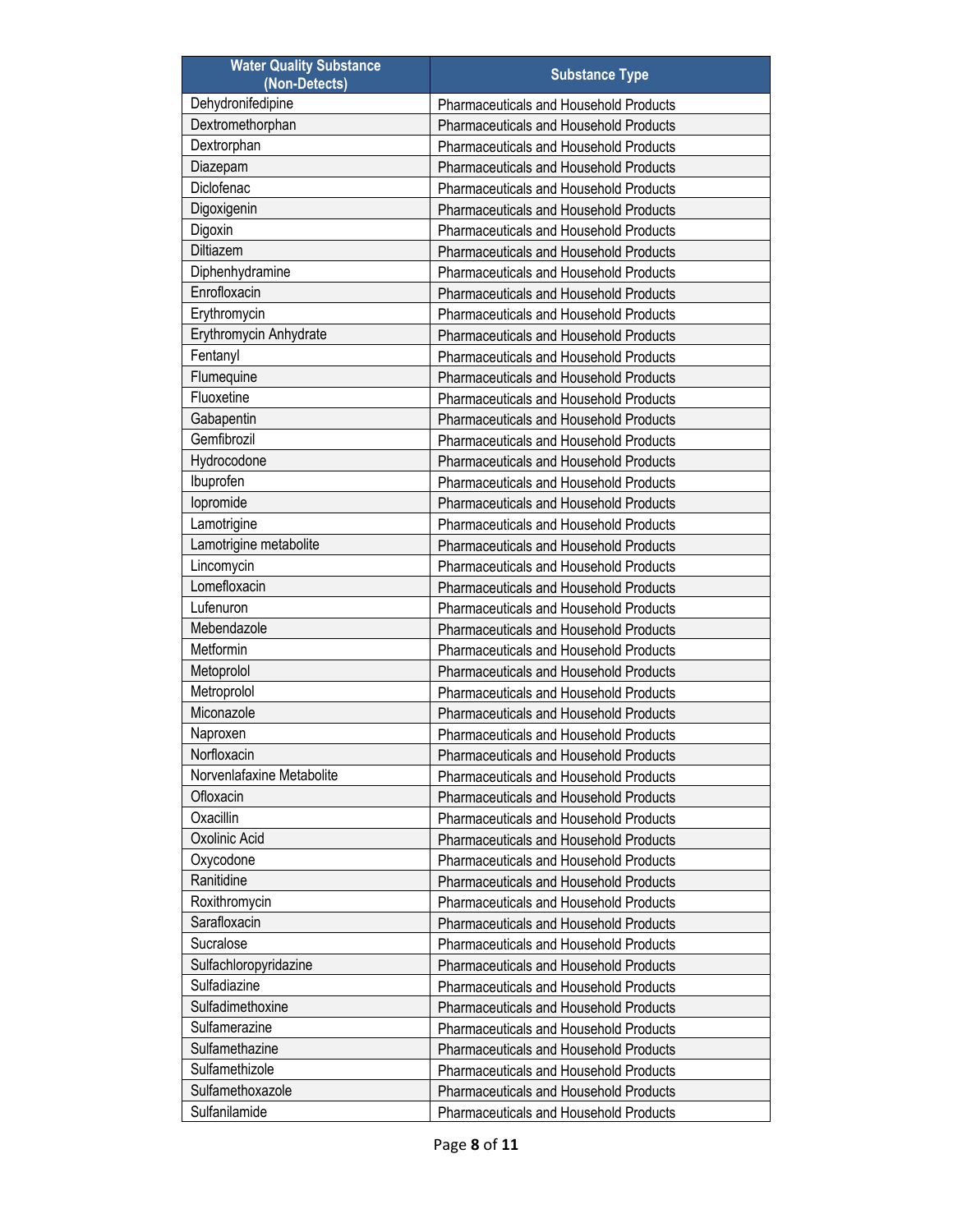| <b>Water Quality Substance</b><br>(Non-Detects) | <b>Substance Type</b>                         |
|-------------------------------------------------|-----------------------------------------------|
| Teflubenzuron                                   | <b>Pharmaceuticals and Household Products</b> |
| Triclocarban                                    | Pharmaceuticals and Household Products        |
| Triclosan                                       | <b>Pharmaceuticals and Household Products</b> |
| Trimethoprim                                    | Pharmaceuticals and Household Products        |
| Tylosin                                         | <b>Pharmaceuticals and Household Products</b> |
| Venlafaxine                                     | Pharmaceuticals and Household Products        |
| Venlafaxine metabolite                          | Pharmaceuticals and Household Products        |
| Viginiamycin                                    | <b>Pharmaceuticals and Household Products</b> |
| Warfarin                                        | Pharmaceuticals and Household Products        |
| Alpha, Gross                                    | Radionuclides                                 |
| Beta, Gross                                     | Radionuclides                                 |
| Radium 226                                      | Radionuclides                                 |
| Radium 228                                      | Radionuclides                                 |
| Uranium, Total                                  | Radionuclides                                 |
| 1,1,1,2-Tetrachloroethane                       | Uncategorized Organic Chemicals               |
| 1.1.1-Trichloroethane                           | <b>Uncategorized Organic Chemicals</b>        |
| 1,1,2,2-Tetrachloroethane                       | <b>Uncategorized Organic Chemicals</b>        |
| 1,1,2-Trichloroethane                           | <b>Uncategorized Organic Chemicals</b>        |
| 1,1-Dichloroethane                              | Uncategorized Organic Chemicals               |
| 1,1-Dichloroethylene                            | <b>Uncategorized Organic Chemicals</b>        |
| 1,2,3-Trichlorobenzene                          | <b>Uncategorized Organic Chemicals</b>        |
| 1,2,3-Trichloropropane                          | <b>Uncategorized Organic Chemicals</b>        |
| 1,2,4-Trichlorobenzene                          | Uncategorized Organic Chemicals               |
| 1,2,4-Trimethylbenzene                          | <b>Uncategorized Organic Chemicals</b>        |
| 1,2-Dichloroethane                              | <b>Uncategorized Organic Chemicals</b>        |
| 1,2-Dichloroethylene (cis)                      | <b>Uncategorized Organic Chemicals</b>        |
| 1,2-Dichloroethylene (trans)                    | Uncategorized Organic Chemicals               |
| 1,2-Dichloropropane                             | <b>Uncategorized Organic Chemicals</b>        |
| 1,3,5-Trimethylbenzene                          | <b>Uncategorized Organic Chemicals</b>        |
| 1,3-Butadiene                                   | <b>Uncategorized Organic Chemicals</b>        |
| 1,3-Dichloropropane                             | Uncategorized Organic Chemicals               |
| 1,3-Dichloropropene (cis)                       | <b>Uncategorized Organic Chemicals</b>        |
| 1,3-Dichloropropene (trans)                     | Uncategorized Organic Chemicals               |
| 1,3-Dichloropropene, Total                      | Uncategorized Organic Chemicals               |
| 1,3-Dinitrobenzine                              | <b>Uncategorized Organic Chemicals</b>        |
| 1,4-Dioxane                                     | <b>Uncategorized Organic Chemicals</b>        |
| 1-Butanol                                       | <b>Uncategorized Organic Chemicals</b>        |
| 2,2-Dichloropropane                             | Uncategorized Organic Chemicals               |
| 2,3,7,8-Tetrachlorodibenzodioxin                | Uncategorized Organic Chemicals               |
| 2,4,6-Trinitrotoluene (TNT)                     | <b>Uncategorized Organic Chemicals</b>        |
| 2,4-Dinitrotoluene                              | Uncategorized Organic Chemicals               |
| 2,6-Dinitrotoluene                              | Uncategorized Organic Chemicals               |
| 2-Butanone                                      | <b>Uncategorized Organic Chemicals</b>        |
| 2-Methoxyethanol                                | <b>Uncategorized Organic Chemicals</b>        |
| 2-Propen-1-ol                                   | <b>Uncategorized Organic Chemicals</b>        |
| 4-Methyl-2-Pentanone                            | Uncategorized Organic Chemicals               |
| 4-n-Octylphenol                                 | Uncategorized Organic Chemicals               |
| 4-tert-Octylphenol                              | Uncategorized Organic Chemicals               |
| Acenaphthylene                                  | <b>Uncategorized Organic Chemicals</b>        |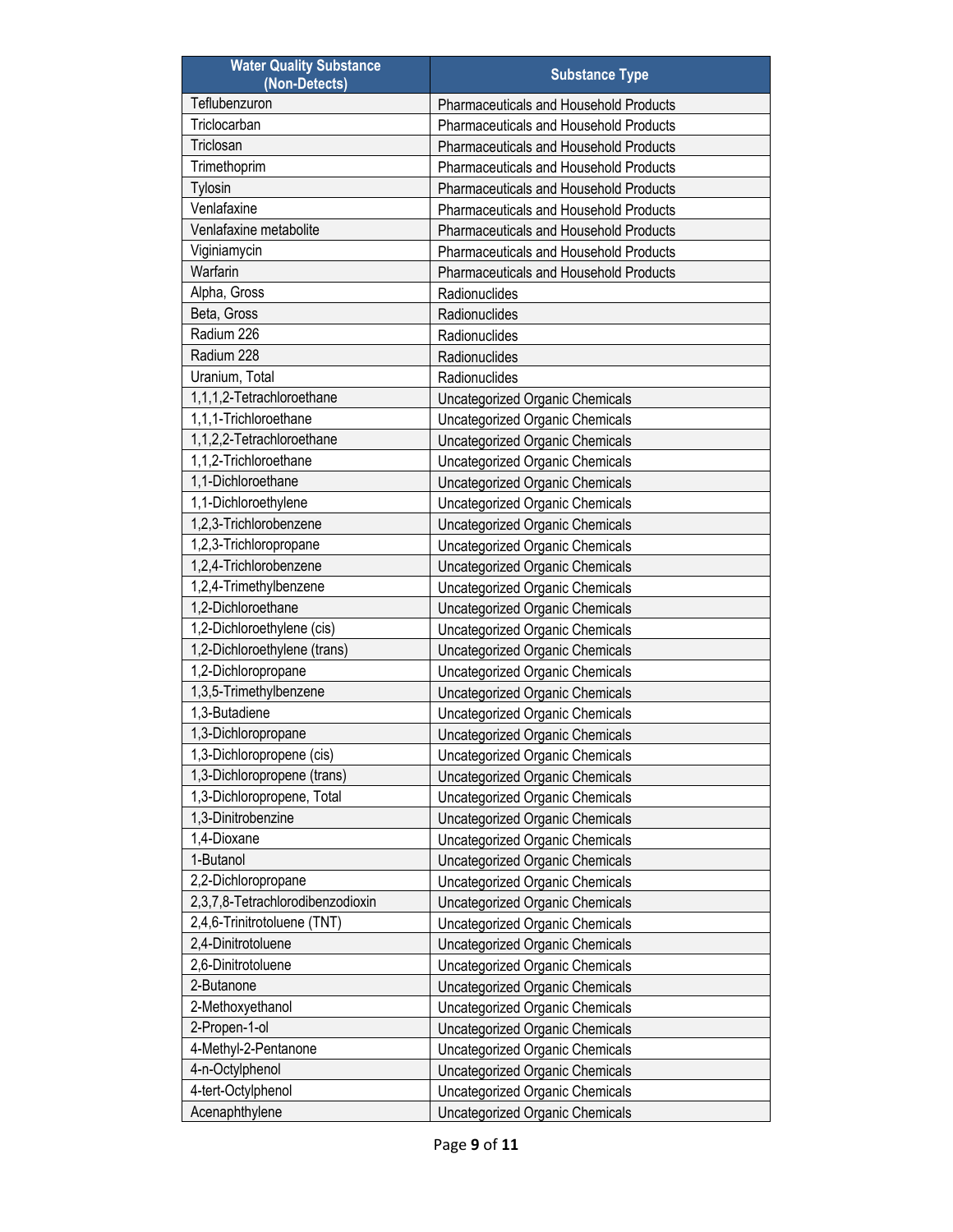| <b>Water Quality Substance</b><br>(Non-Detects) | <b>Substance Type</b>                  |
|-------------------------------------------------|----------------------------------------|
| Anthracene                                      | Uncategorized Organic Chemicals        |
| <b>BDE-100</b>                                  | Uncategorized Organic Chemicals        |
| <b>BDE-153</b>                                  | Uncategorized Organic Chemicals        |
| <b>BDE-47</b>                                   | Uncategorized Organic Chemicals        |
| <b>BDE-99</b>                                   | Uncategorized Organic Chemicals        |
| Benzene                                         | Uncategorized Organic Chemicals        |
| Benzo(a)anthracene                              | Uncategorized Organic Chemicals        |
| Benzo(a)pyrene                                  | Uncategorized Organic Chemicals        |
| Benzo(b)fluoranthene                            | Uncategorized Organic Chemicals        |
| Benzo(g,h,i)perylene                            | Uncategorized Organic Chemicals        |
| Benzo(k)fluoranthene                            | Uncategorized Organic Chemicals        |
| <b>Bisphenol A</b>                              | Uncategorized Organic Chemicals        |
| Bromobenzene                                    | Uncategorized Organic Chemicals        |
| Butylated Hydroxyanisole (BHA)                  | Uncategorized Organic Chemicals        |
| Butylbenzylphthalate                            | <b>Uncategorized Organic Chemicals</b> |
| Carbon Disulfide                                | Uncategorized Organic Chemicals        |
| Carbon Tetrachloride                            | <b>Uncategorized Organic Chemicals</b> |
| Chlorobenzene(mono)                             | Uncategorized Organic Chemicals        |
| Chlorodifluoromethane                           | Uncategorized Organic Chemicals        |
| Chloroethane                                    | Uncategorized Organic Chemicals        |
| Chloromethane                                   | Uncategorized Organic Chemicals        |
| Chrysene                                        | Uncategorized Organic Chemicals        |
| Di(2-ethylhexyl)adipate                         | Uncategorized Organic Chemicals        |
| Di(2-ethylhexyl)phthalate                       | Uncategorized Organic Chemicals        |
| Dibenzo(a,h)anthracene                          | Uncategorized Organic Chemicals        |
| Dibromomethane                                  | Uncategorized Organic Chemicals        |
| Dichlorodifluoromethane                         | Uncategorized Organic Chemicals        |
| Dichloromethane                                 | Uncategorized Organic Chemicals        |
| Diethylphthalate                                | Uncategorized Organic Chemicals        |
| Di-isopropyl ether                              | Uncategorized Organic Chemicals        |
| Dimethylphthalate                               | Uncategorized Organic Chemicals        |
| Di-n-butylphthalate                             | Uncategorized Organic Chemicals        |
| Diphenylamine                                   | Uncategorized Organic Chemicals        |
| Ethylbenzene                                    | <b>Uncategorized Organic Chemicals</b> |
| Ethylene Dibromide                              | Uncategorized Organic Chemicals        |
| Fluoranthene                                    | Uncategorized Organic Chemicals        |
| Fluorene                                        | Uncategorized Organic Chemicals        |
| Fluorotrichloromethane                          | <b>Uncategorized Organic Chemicals</b> |
| <b>HBB</b>                                      | Uncategorized Organic Chemicals        |
| Hexachlorobutadiene                             | Uncategorized Organic Chemicals        |
| Indeno(1,2,3,c,d)Pyrene                         | Uncategorized Organic Chemicals        |
| Isophorone                                      | Uncategorized Organic Chemicals        |
| Isopropylbenzene                                | Uncategorized Organic Chemicals        |
| m,p-Xylenes                                     | Uncategorized Organic Chemicals        |
| m-Dichlorobenzene                               | Uncategorized Organic Chemicals        |
| <b>MTBE</b>                                     | Uncategorized Organic Chemicals        |
| Naphthalene                                     | Uncategorized Organic Chemicals        |
| n-Butylbenzene                                  | Uncategorized Organic Chemicals        |
| Nonachlor (trans)                               | <b>Uncategorized Organic Chemicals</b> |